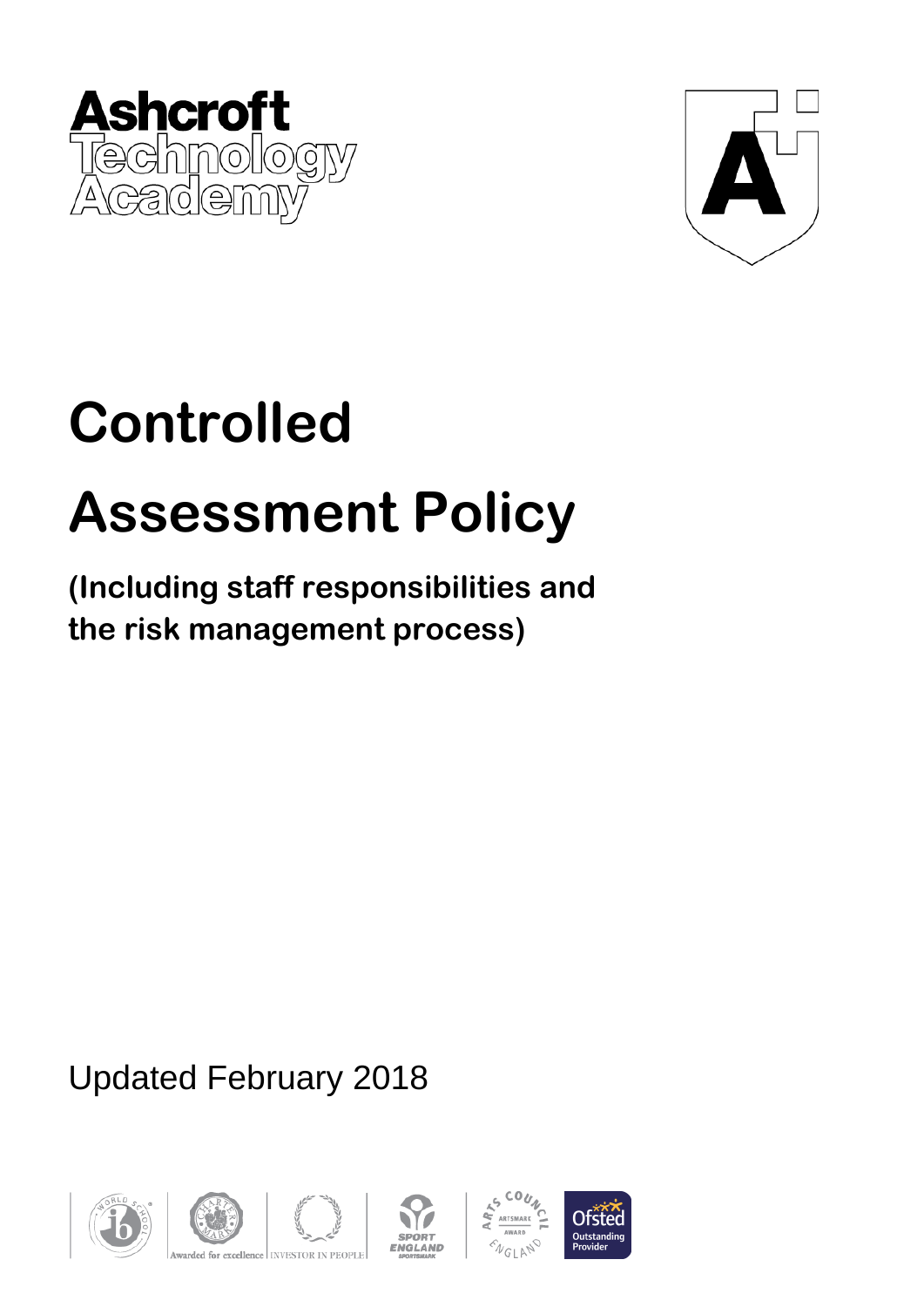This policy is to help Curriculum Managers (CMs), pastoral teams and the Exams Officer identify their responsibilities in planning and managing controlled assessment. In writing it, reference has been made to advice from the Qualification and Curriculum Development Agency (QCDA) and complied with all regulations stipulated by the Joint Council for Qualifications (JCQ).

## **Outlining staff responsibilities - controlled assessment**

### **Leadership Group (LG)**

LG are accountable for the overall safe and secure conduct of controlled assessments. Led by the Deputy Principal in charge of examinations and the Examinations Officer, the LG ensure all staff are aware of their roles and that controlled assessments comply with JCQ guidelines and awarding bodies' subject-specific instructions.

#### *The Leadership Group should:*

- Have in place, by the start of the academic year, a schedule for controlled assessments coordinated with CMs. These dates should be incorporated into the Academy's assessment calendar. Awarding bodies advise spreading controlled assessments throughout the academic years of Key Stage 4. LG should bear this in mind when planning controlled assessment and allow for the possibility of students retaking the controlled assessment unit.
- Publish the Academy assessment calendar and ensure all staff has access to a copy.
- In collaboration with the Exams and Cover Office, map overall resource management requirements for the year. This includes:
	- Resolution of clashes and/or problems over the timing or operation of controlled assessments.
	- Resolution of issues arising from the need for particular facilities (classrooms, IT networks, time out of Academy or off-timetable)

#### **Curriculum Managers**

*Curriculum Managers should:*

- Decide on the awarding body and specification for a particular subject.
- Work with LG and their departments to coordinate a suitable schedule for controlled assessments.
- Ensure they are familiar with restrictions on entries and incorporate this into their planning: the series in which units are available, re-sit rules and the "terminal assessment requirement".
- Inform the Exams Officer of the planned syllabus including unit codes, indicating those which are controlled assessments.
- Inform the Exams Officer of the cycle and estimated number of entries when requested.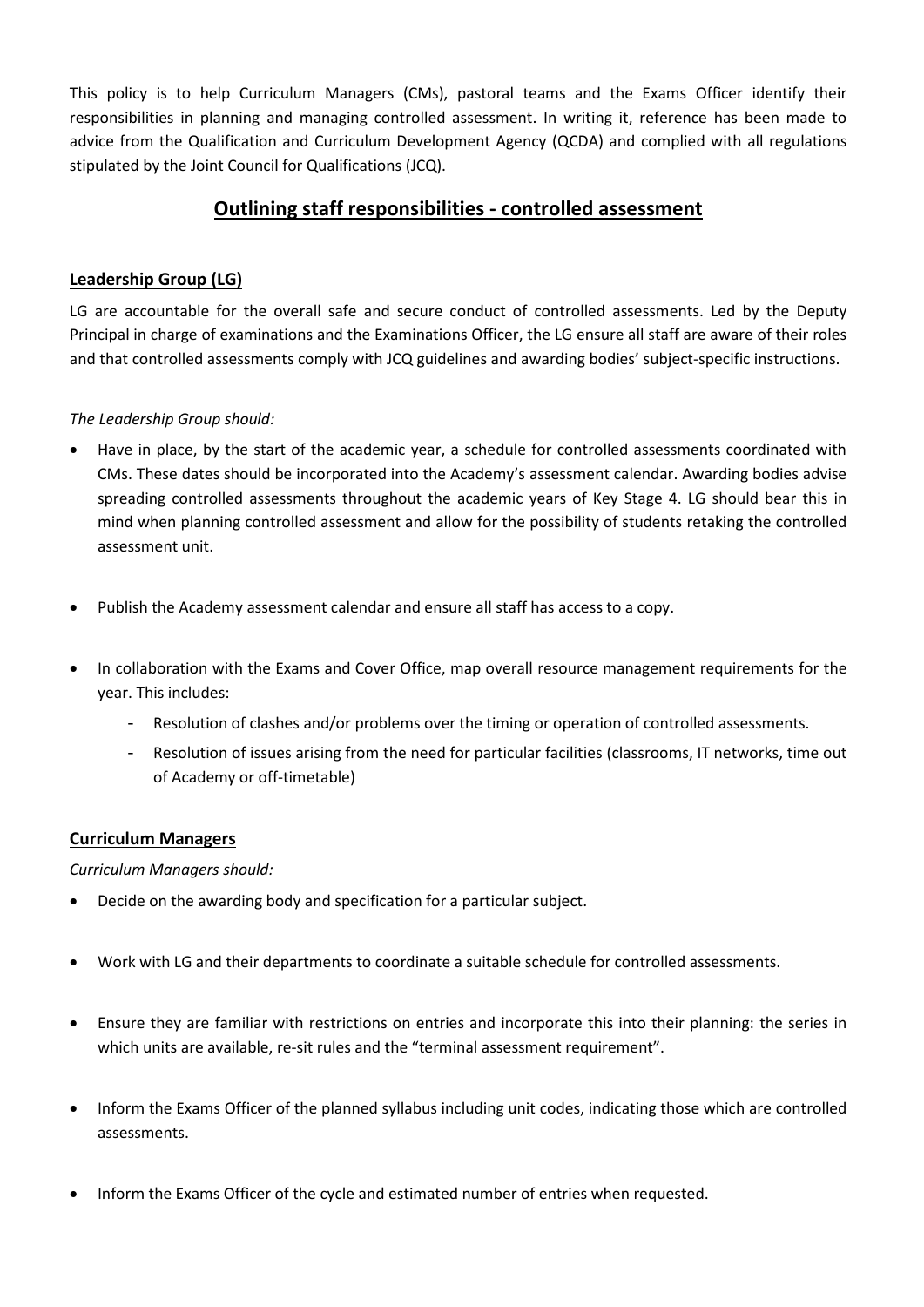- Supply to the Exams Officer details of all unit codes for controlled assessments.
- Keep the Exams and Cover Office up to date with any changes to the assessment cycle and schedule for controlled assessments.
- Inform the Cover Administrator of any cover or cover protection requirements in good time.
- Ensure that staff and students are aware of the internal appeals procedure (See the [Examination Policy](http://outpost/staff/policies/pdf/Examinations%20(inc%20appeals).pdf) document).
- Moderate and standardise the marking of all internally assessed controlled assessment work.
- Ensure that individual teachers understand their responsibilities with regard to controlled assessment.
- Ensure that individual teachers understand the requirements of the awarding body's specification and are familiar with the relevant teachers' notes, and any other subject specific instructions.
- Ensure that students and supervising teachers sign authentication forms on completion of an assessment, remembering that a mark of zero should be awarded if students cannot confirm the authenticity of work submitted to their teacher.
- Where appropriate, develop new assessment tasks or contextualize sample awarding body assessment tasks to meet local circumstances, in line with awarding body specifications and control requirements.

#### **Teaching Staff**

*Teaching Staff should:*

- Understand and comply with the general guidelines contained in the JCQ publication *Instructions for conducting controlled assessments*.
- Understand and comply with the awarding body specification for conducting controlled assessments, including any subject-specific instructions, teachers' notes or additional information on the awarding body's website.
- Obtain confidential materials/tasks set by awarding bodies in sufficient time to prepare for the assessment(s) and ensure that such materials are stored securely at all times.
- Supervise assessments (at the specified level of control). Undertake the tasks required under the regulations, only permitting assistance to students as the specification allows.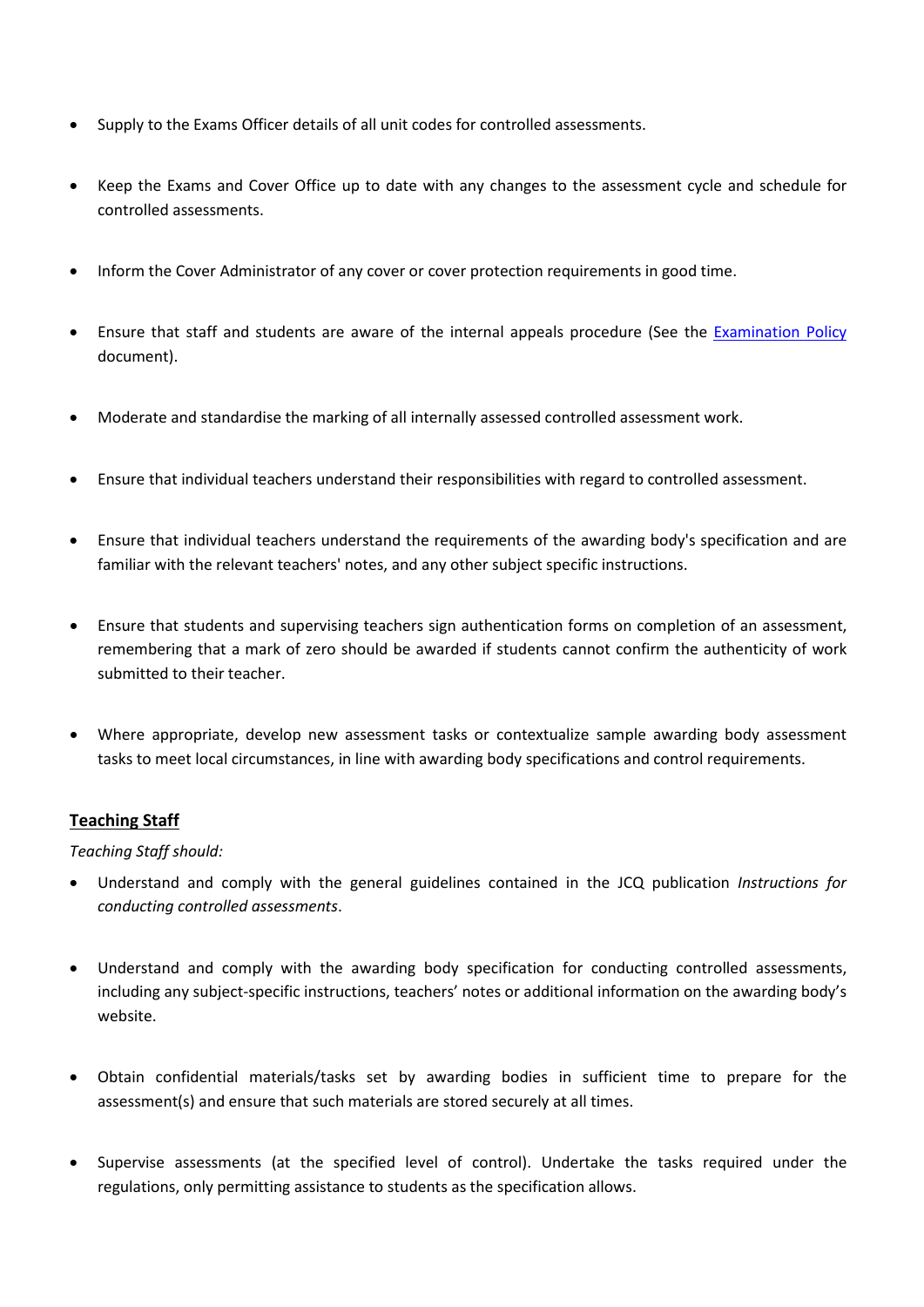- Mark internally assessed components using the mark schemes provided by the awarding body. Submit marks through the Exams and Cover Office to the awarding body when required, keeping a record of the marks awarded.
- Inform students of their controlled assessment mark before the work is submitted, leaving enough time for the student to appeal if necessary (see appeals procedure, Examination Policy) in line with the internal appeals procedure.
- Retain students work securely between assessment sessions (if more than one).
- Post-completion, retain students' work securely until the closing date for external enquiries about results. In the event that an enquiry is submitted, retain students work securely until the outcome of the enquiry and any subsequent appeal has been conveyed to the Academy.
- Ask the appropriate (SENCo) for any assistance required for the administration and management of access arrangements.

#### **Exams and Cover Office staff**

The Exams and Cover Office comprises of the Exams & Data Manager (Exams Officer) and the Exams & Cover Administrator (Cover Administrator)

*The Exams Officer should:*

- Provide staff with copies of JCQ publication *Instructions for conducting controlled assessments* and promptly update teaching staff regarding changes in regulations.
- Provide students with a copy of the JCQ *Information for Students (Controlled Assessments)* document.
- Work with LG to produce an accurate and up to date Assessment Calendar, incorporating controlled assessments.
- Support Teaching Staff in identifying specific issues arising from their syllabus, contacting awarding bodies where relevant.
- Ensure Teaching Staff have access to the relevant awarding body secure websites and support them in their use of them.
- Enter students for individual units, whether assessed by controlled assessment, external exam or on-screen test, before the deadline for final entries.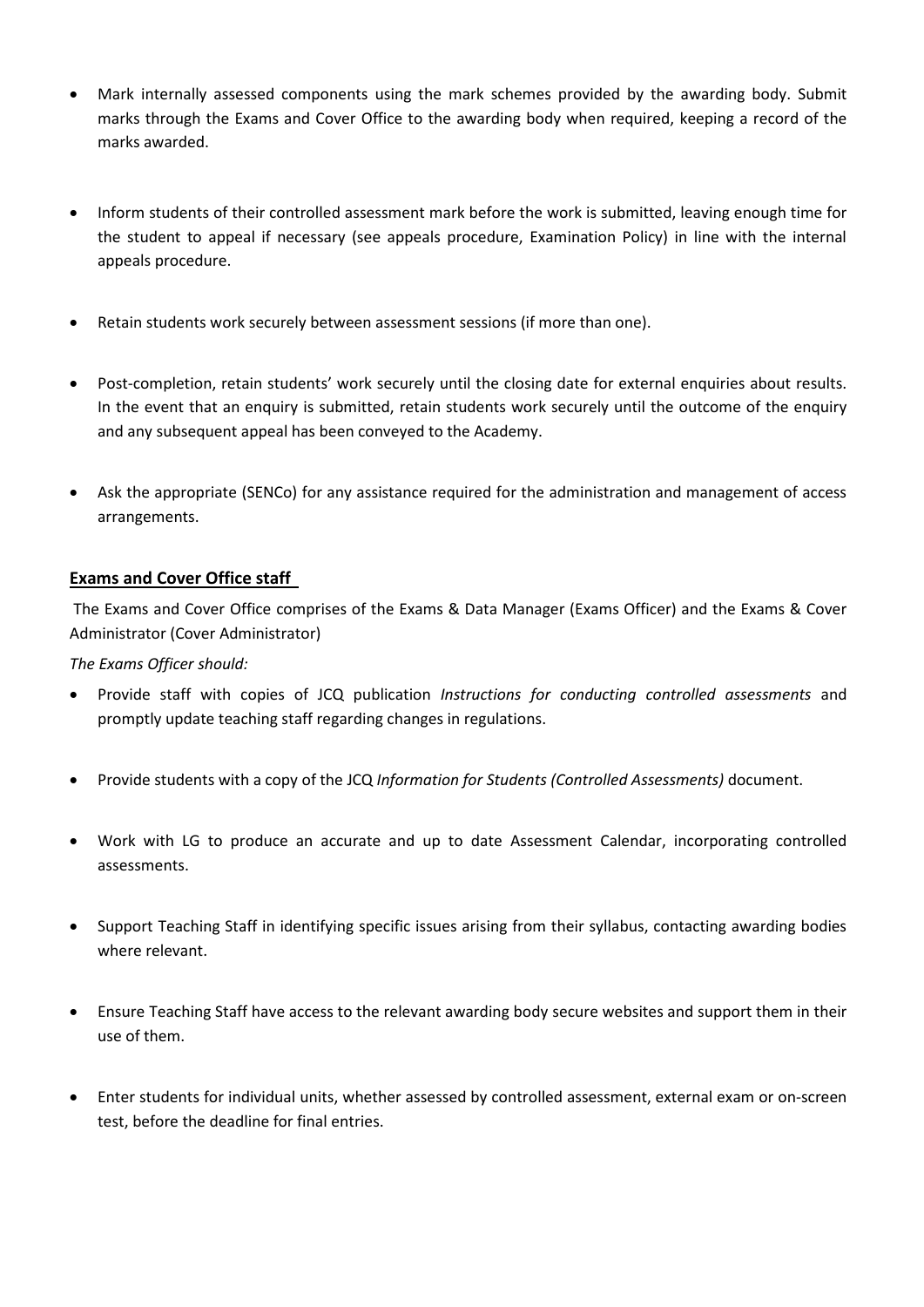- Enter students' 'cash-in' codes for the terminal exam series and ensure entries satisfy the terminal requirement where relevant.
- Keep an up to date record of re-sits to prevent disallowed entries or entry combinations.
- Where confidential materials are directly received by the exams office, to be responsible for receipt, safe storage and safe transmission, whether in CD or hard copy format and make regular checks on the security of controlled assessment materials not kept by the examinations office including mark schemes and all electronic files.
- Download and distribute mark sheets for teaching staff to use, and collect and send mark sheets to awarding bodies before deadlines.

*The Exams and Cover Office encourages electronic submission of marks through SIMS. Support should be given to those staff members less familiar with this method of submission.*

- On the few occasions where controlled assessment cannot be conducted in the classroom arrange, with the particular support of the Cover Administrator, suitable accommodation where controlled assessment can be carried out.
- Ensure that students are aware of and have access to the Academy's internal appeals procedure (See the [Examination Policy](http://outpost/staff/policies/pdf/Examinations%20(inc%20appeals).pdf) document).
- Review and update the Controlled Assessment Policy document and related policy documents annually reflecting changes by the JCQ/QCDA and reflecting experience and building on good practice within the Academy.

#### **Special Educational Needs Coordinator (SENCo)**

*Supported by her department the SENCo should:*

- Ensure access arrangements have been applied for.
- Provide the Exams Officer with a list of Access Arrangement entitlements and promptly inform Exams Office Staff and Curriculum Managers of any amendments or withdrawal of support.
- Ensure all documentation is in order and available to view by a JCQ inspector.
- Work with teaching staff to ensure requirements for support staff are met and resources are available to support students.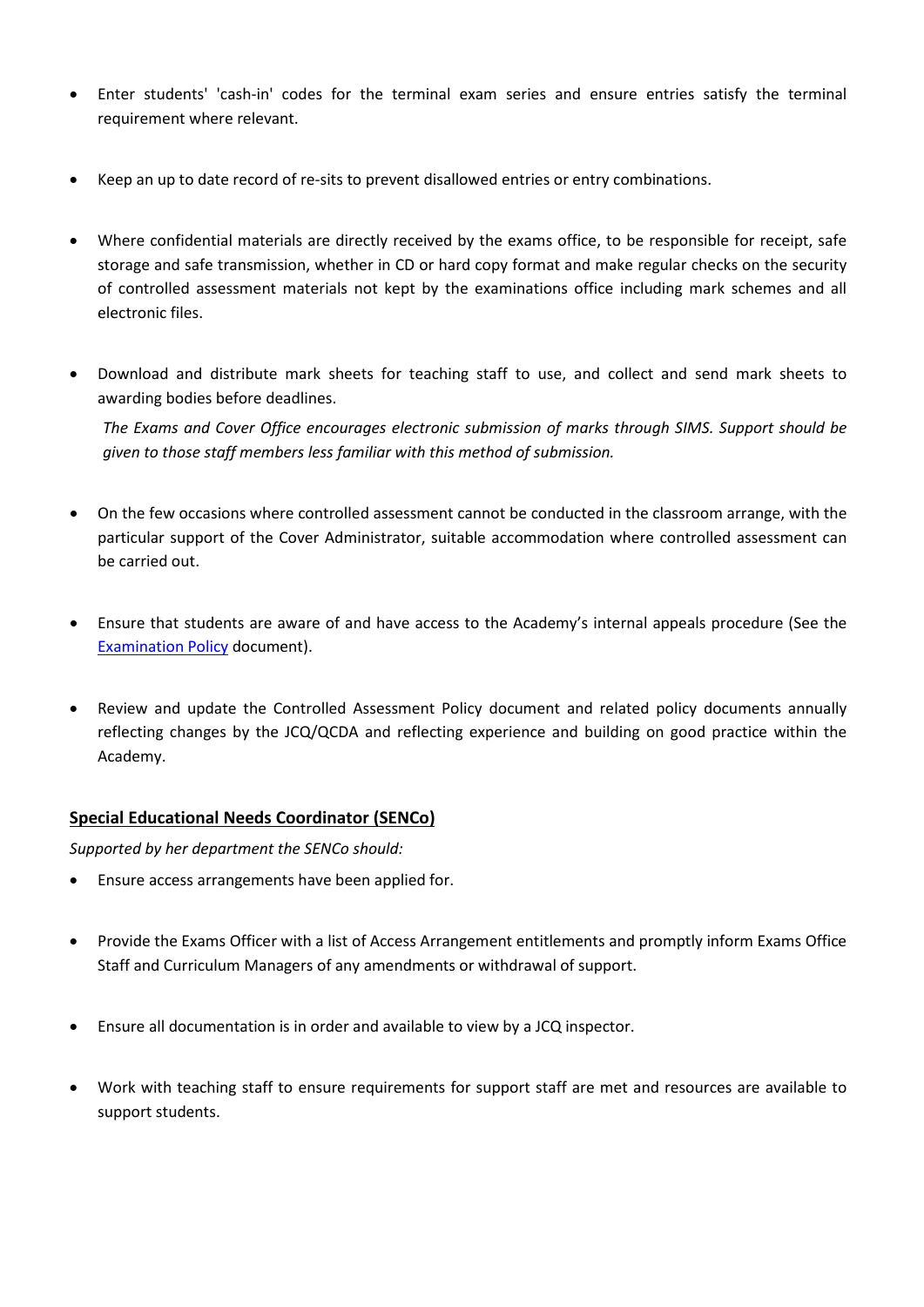## **ASHCROFT TECHNOLOGY ACADEMY – CONTROLLED ASSESSMENT RISK MANAGEMENT PROCESS**

| <b>Risks and issues</b>                                                     | <b>Possible remedial action</b>                                                                                                                                 |                                                                                           | <b>Staff</b>                |
|-----------------------------------------------------------------------------|-----------------------------------------------------------------------------------------------------------------------------------------------------------------|-------------------------------------------------------------------------------------------|-----------------------------|
|                                                                             | <b>Forward planning</b>                                                                                                                                         | <b>Action</b>                                                                             |                             |
| <b>Timetabling</b>                                                          |                                                                                                                                                                 |                                                                                           |                             |
| Assessment schedule clashes with<br>other activities                        | Plan/establish priorities well ahead (e.g.<br>start of academic year) for all subjects or<br>lines of learning                                                  | Plan dates in consultation with school<br>calendar – negotiate with other parties         | <b>CM/Subject Teachers</b>  |
| Too many assessments close together<br>across subjects or lines of learning | Plan assessments so they are spaced over<br>the duration of the course                                                                                          | Space assessments to at least allow<br>students sometime between<br>assessments           | <b>CM/Subject Teachers</b>  |
| <b>Accommodation</b>                                                        |                                                                                                                                                                 |                                                                                           |                             |
| Insufficient space in classrooms for<br>students                            | Once group sizes are known at the start of<br>the year, flag instances where regular<br>classroom space may not be suitable to<br>conduct controlled assessment | Use more than one classroom or<br>multiple sittings where necessary                       | <b>CM/Building Services</b> |
| Insufficient facilities for all students                                    | Careful planning ahead and booking of<br>rooms / centre facilities                                                                                              |                                                                                           | <b>CM/Subject Teachers</b>  |
| Downloading awarding body set tasks                                         |                                                                                                                                                                 |                                                                                           |                             |
| IT system unavailable on day of<br>assessment                               | Download tasks well ahead of scheduled<br>assessment date in all cases                                                                                          | Book IT equipment well ahead and<br>download tasks before scheduled date<br>of assessment | <b>CM</b>                   |
| Teaching staff/assessors unable to<br>access task details                   | Test secure access rights ahead of<br>schedule every year and every session                                                                                     | Ensure teaching staff/assessors have<br>access rights for correct area of                 | CM/EM                       |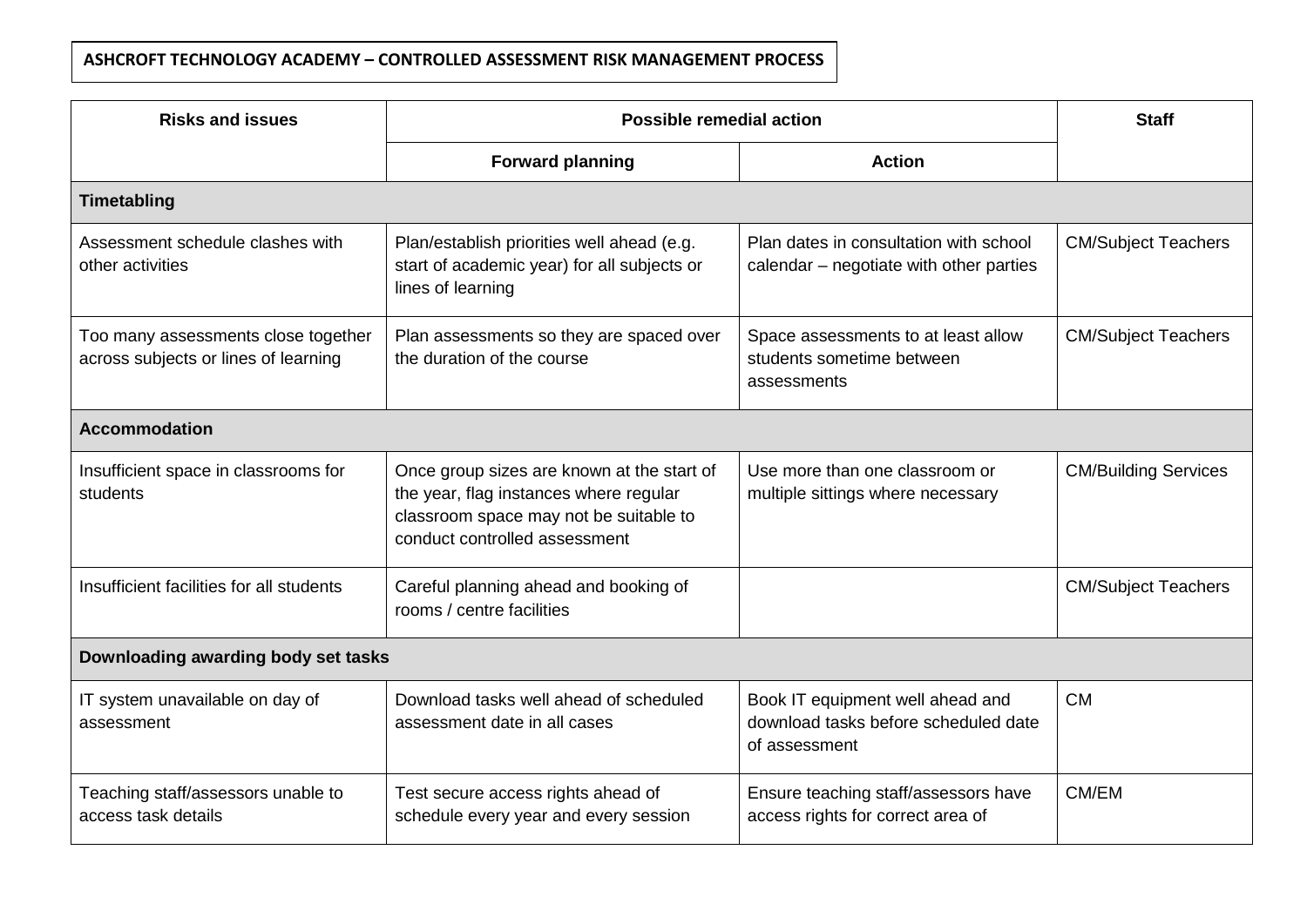|                                                                                                                     |                                                                                                                                   | awarding body secure extranet sites<br>ahead of time                                                                                                                                                                   |                             |
|---------------------------------------------------------------------------------------------------------------------|-----------------------------------------------------------------------------------------------------------------------------------|------------------------------------------------------------------------------------------------------------------------------------------------------------------------------------------------------------------------|-----------------------------|
| Validity of assessment                                                                                              | Check task validity date                                                                                                          | Make sure task is still valid for the year<br>of entry of the unit                                                                                                                                                     | <b>CM</b>                   |
| Loss of task details in transmission                                                                                | Download tasks well ahead of scheduled<br>assessment date                                                                         | Report loss to awarding body for<br>replacement; download again                                                                                                                                                        | <b>CM</b>                   |
| <b>Absent students</b>                                                                                              |                                                                                                                                   |                                                                                                                                                                                                                        |                             |
| Students absent for all or part of<br>assessment (various reasons)                                                  | Plan alternative session(s) for students                                                                                          |                                                                                                                                                                                                                        | EM/CM/LG                    |
| Students have a scheduling clash for<br>exams or assessment (possibly offsite<br>on consortium teaching)            | Always consider student timetables well<br>ahead and decide on priorities in advance to<br>scheduling clashes                     | Check before booking the date; provide<br>an alternative date, where necessary<br>and consult awarding body procedures<br>for dealing with timetabling clashes<br>N.B. retakes of controlled assessment<br>are limited | <b>CM</b>                   |
| <b>Control levels for task taking</b>                                                                               |                                                                                                                                   |                                                                                                                                                                                                                        |                             |
| Assessment is undertaken under<br>incorrect level of control (time,<br>resources, supervision and<br>collaboration) | Ensure teaching staff/assessors know what<br>level is applicable and understand what is<br>involved. Provide training if required | Seek guidance from the awarding body                                                                                                                                                                                   | <b>CM/ Subject Teachers</b> |
| <b>Supervision</b>                                                                                                  |                                                                                                                                   |                                                                                                                                                                                                                        |                             |
| Student study diary/plan not provided<br>or completed (Not all controlled                                           | Ensure teaching staff/assessors are aware<br>of the need for study diary/plans to be                                              | Ensure students start, continue and<br>complete study diary/plans that are                                                                                                                                             | <b>CM/ Subject Teachers</b> |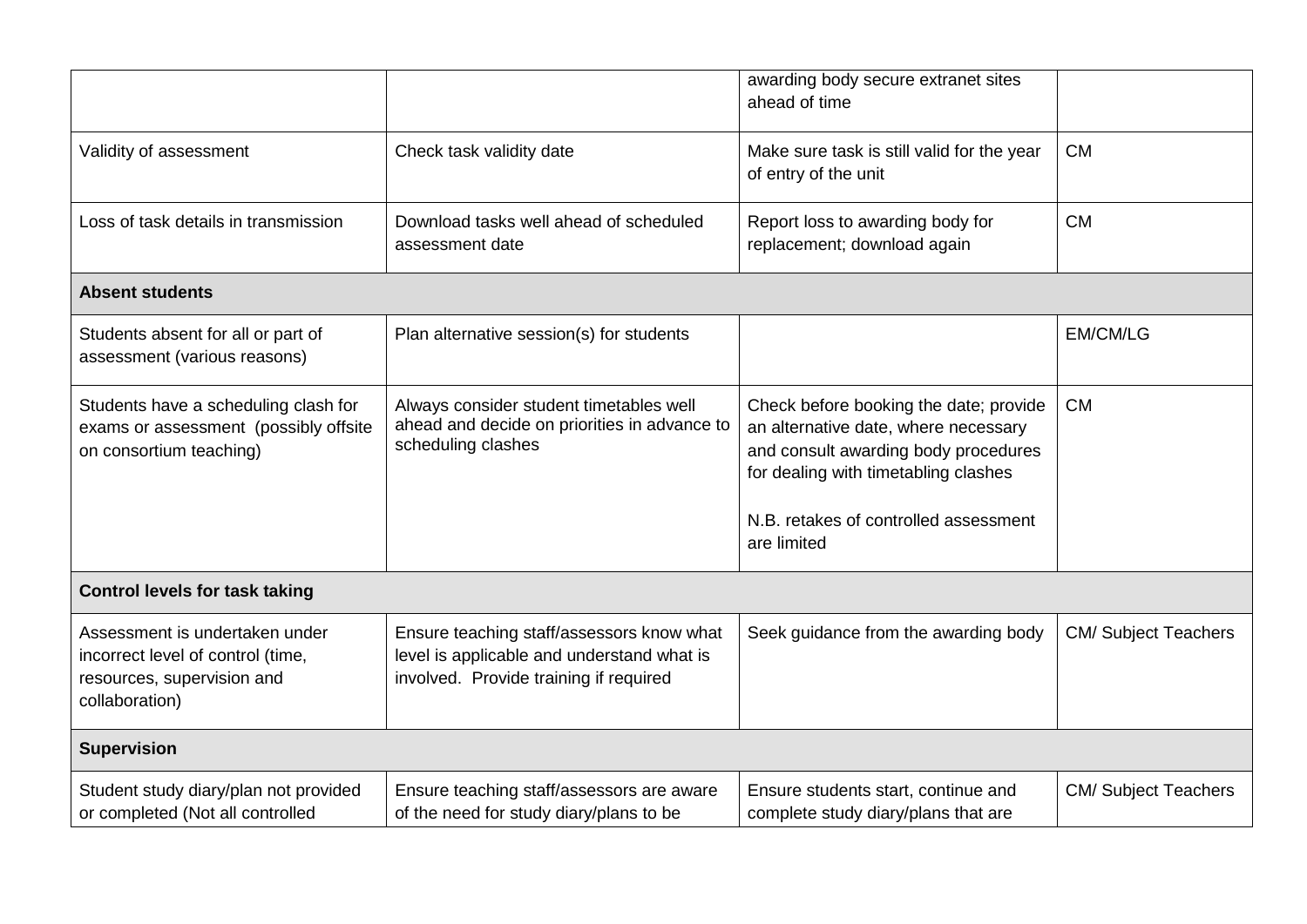| assessment will require the completion<br>of a study diary or study plans.)                                             | completed early in course                                                                                                                                                | signed after every session                   |                             |
|-------------------------------------------------------------------------------------------------------------------------|--------------------------------------------------------------------------------------------------------------------------------------------------------------------------|----------------------------------------------|-----------------------------|
| Teaching staff/assessors do not<br>understand supervision of controlled<br>assessment is their responsibility           | Ensure teaching staff/assessors understand<br>nature of controlled assessments and their<br>role in supervision                                                          |                                              | CM/Subject<br>Teachers/LG   |
| Suitable supervisor has not been<br>arranged for an assessment where<br>teaching staff/assessors are not<br>supervising | A suitable supervisor must be arranged for<br>any controlled assessment where a<br>teacher/assessor is not supervising, in line<br>with the awarding body specification. |                                              | <b>CM/ Subject Teachers</b> |
| <b>Task setting</b>                                                                                                     |                                                                                                                                                                          |                                              |                             |
| Teaching staff/assessors fail to<br>correctly set tasks                                                                 | Ensure teaching staff/assessors<br>understand the task setting<br>arrangements as defined in the<br>awarding body specification.                                         | Seek guidance from the awarding body         | <b>CM</b>                   |
| Assessments have not been<br>moderated as required in the awarding<br>body specification                                | Check specification and plan required<br>moderation appropriately                                                                                                        | Seek guidance from the awarding body         | CM/Subject<br>Teachers/LG   |
| <b>Security of materials</b>                                                                                            |                                                                                                                                                                          |                                              |                             |
| Assessment tasks not kept secure<br>before assessment                                                                   | Ensure teaching staff understand<br>importance of task security                                                                                                          | Request/obtain different assessment<br>tasks | EM/CM                       |
| Students' work not kept secure during<br>or after assessment                                                            | Define appropriate level of security, in line<br>with awarding body requirements, for each<br>department as necessary                                                    | Take materials to secure storage             | <b>CM</b>                   |
| Insufficient or insecure storage space                                                                                  | Look at provision for suitable storage early<br>in the course                                                                                                            | Find alternative spaces                      | <b>CM</b>                   |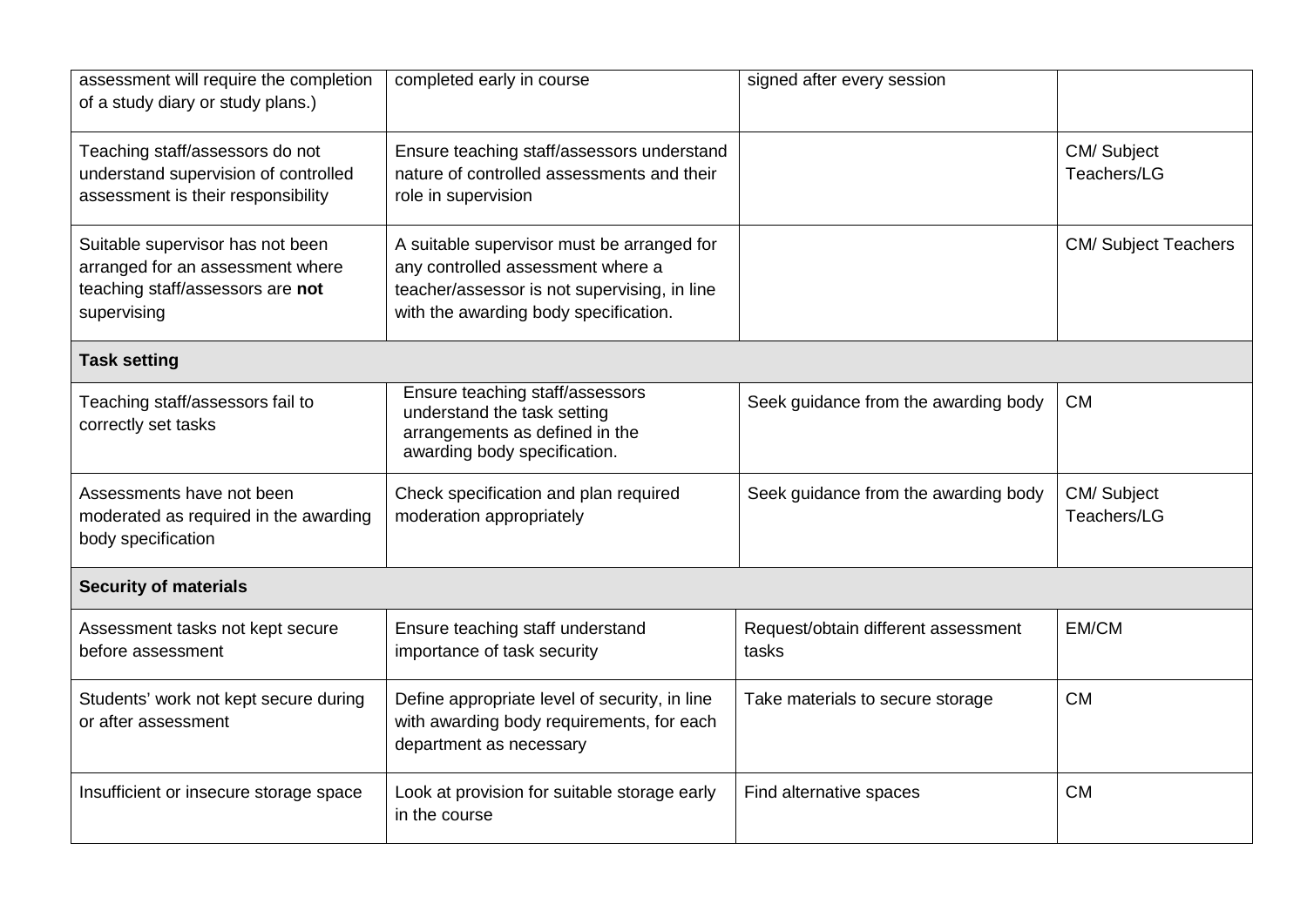| <b>Deadlines</b>                                                                                               |                                                                                                                                                                                                            |                                                                                                            |                            |
|----------------------------------------------------------------------------------------------------------------|------------------------------------------------------------------------------------------------------------------------------------------------------------------------------------------------------------|------------------------------------------------------------------------------------------------------------|----------------------------|
| Deadlines not met by students                                                                                  | Ensure all students are briefed on<br>deadlines/penalties for not meeting them                                                                                                                             | Mark what students have produced by<br>deadline and seek guidance from<br>awarding body on further action. | <b>CM/Subject Teachers</b> |
| Deadlines for marking and/or<br>paperwork not met by teaching staff/<br>assessors                              | Ensure teaching staff/assessors are given<br>clear deadlines (prior to awarding body<br>ones) to complete marking/paperwork so<br>the exams office can process and send off<br>marks ahead of AB deadlines | Seek guidance from awarding body                                                                           | <b>CM</b>                  |
| <b>Authentication</b>                                                                                          |                                                                                                                                                                                                            |                                                                                                            |                            |
| Student fails to sign authentification<br>form                                                                 | Ensure all students have authentication<br>forms to sign and attach to work when it is<br>completed before handing in                                                                                      | Find student and ensure form is signed                                                                     | <b>CM/Subject Teachers</b> |
| Teaching staff/assessors fail to<br>complete authentication forms or leave<br>before completing authentication | Ensure teaching staff/assessors understand<br>importance of authentication forms and the<br>requirement of a signature                                                                                     | Return form to staff for signature.<br>Ensure forms are signed as work is<br>marked, not at end of season  | <b>CM/Subject Teachers</b> |
| <b>Marking</b>                                                                                                 |                                                                                                                                                                                                            |                                                                                                            |                            |
| Teaching staff/assessors interpret<br>marking descriptions incorrectly                                         | Ensure appropriate training and practicing<br>of marking. Plan for sampling of marking<br>during the practice phase.                                                                                       | Arrange for remarking. Consult<br>awarding body specification for<br>appropriate procedure                 | <b>CM/Subject Teachers</b> |
| Centre does not run standardisation<br>activity as required by the awarding<br>body                            | Plan against the requirements for<br>standardisation for the awarding body when<br>and how this activity will be conducted.                                                                                | Check with the awarding body whether<br>a later standardisation event can be<br>arranged.                  | CM (with LG)               |